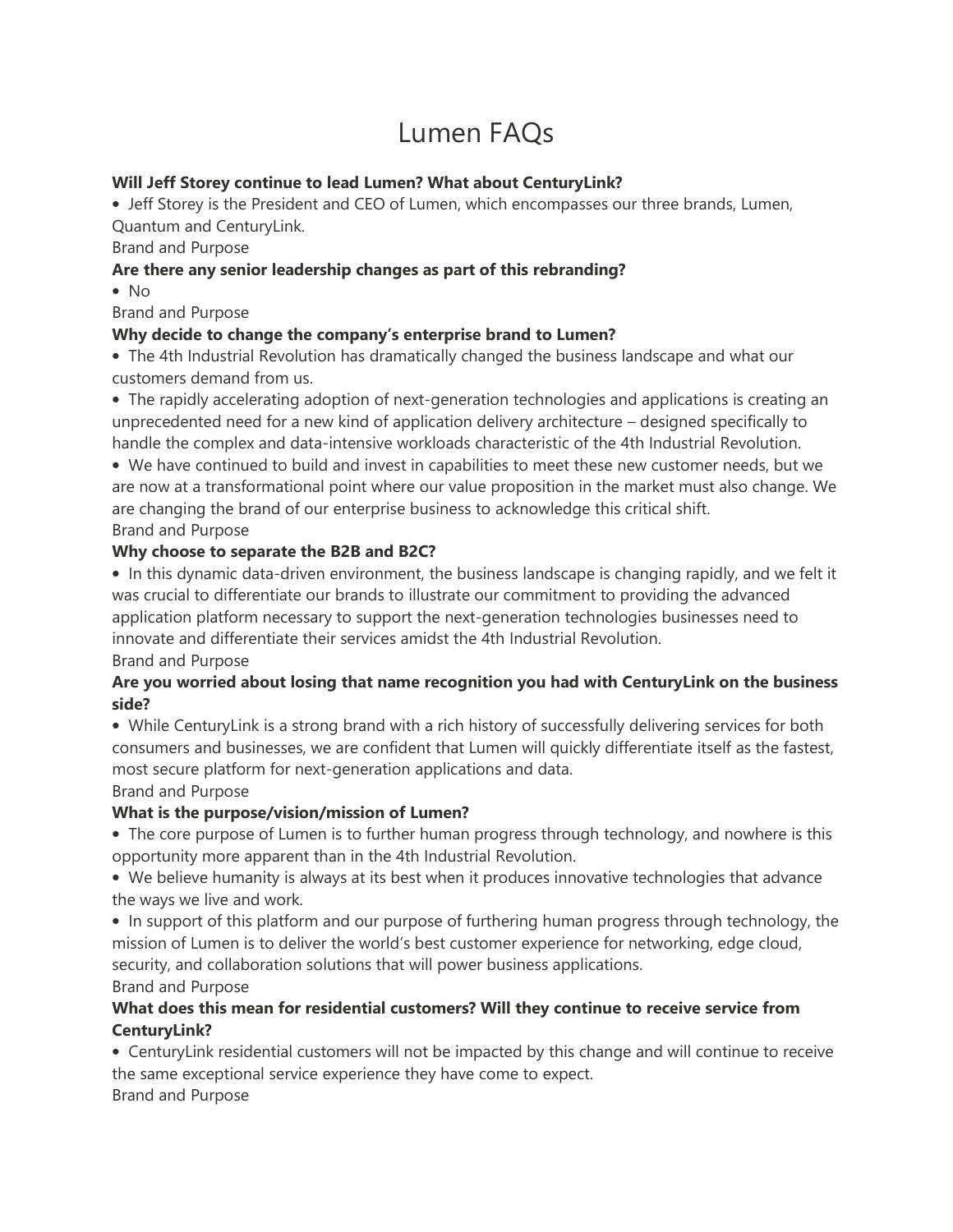#### **Are you still considering selling the consumer side of the business?**

• We will consider all opportunities that could be accretive to shareholder value. Brand and Purpose

#### **Was the change approved by the Board of Directors?**

• Our board fully supports this change and is excited for the new opportunities ahead. Brand and Purpose

#### **Will you be separating your network assets as part of this move?**

• No, we will continue to maintain our powerful combination of extensive network assets as a foundational pillar of our advanced platform for applications and data.

#### Brand and Purpose

## **How does this affect the existing CenturyLink brand? Does CenturyLink still exist? Will it be separate from Lumen?**

• The CenturyLink brand will live on focused on residential and small business customers in certain markets, maintaining the same uncompromising dedication to providing exceptional connectivity and customer service.

• You will continue to see the CenturyLink brand on some small business and residential-facing equipment and service support.

#### Brand and Purpose

#### **Does Lumen have a different company history from CenturyLink?**

• With the launch of Lumen, CenturyLink's venerable history has become an important piece of the overall Lumen story.

• Lumen is a company rooted in a rich historical legacy that stretches back nearly 100 years, unifying approximately 30 different companies and extensive global infrastructure. This vast collection of talent, experience, assets, and capabilities has been brought together to create a new kind of company designed specifically to address the dynamic data and application needs of the 4th Industrial Revolution.

#### Brand and Purpose

## **What constitutes a "new kind of application delivery architecture" and how will that be achieved and continuously improved?**

• "A new kind of application delivery architecture" means rethinking the nature of application delivery from a traditional cloud vs premises-based dichotomy to one that prioritizes application storage locations based on performance requirements, enabling adaptive data workloads, cloud and edge connectivity, connected security for location-agnostic protection, and collaboration tools that enhance productivity. These core infrastructure elements are the foundation for the Lumen Platform and are continuously monitored for optimal application performance and evaluated for future strategic investment requirements.

#### Brand and Purpose

# **What does this mean for small business customers?**

• Small business customers will continue to receive an exceptional experience for their connectivity and voice services, as well as customer support under the CenturyLink brand. Brand and Purpose

#### **Why choose the name Lumen? What does it mean?**

• Lumen is The Platform for Amazing Things and represents the enormous potential for businesses to capitalize on data and the emerging technologies of the 4th Industrial Revolution.

• The name Lumen is an homage to our network bedrock, but also alludes to the amazing experiences that are powered by our platform to help transform how businesses operate.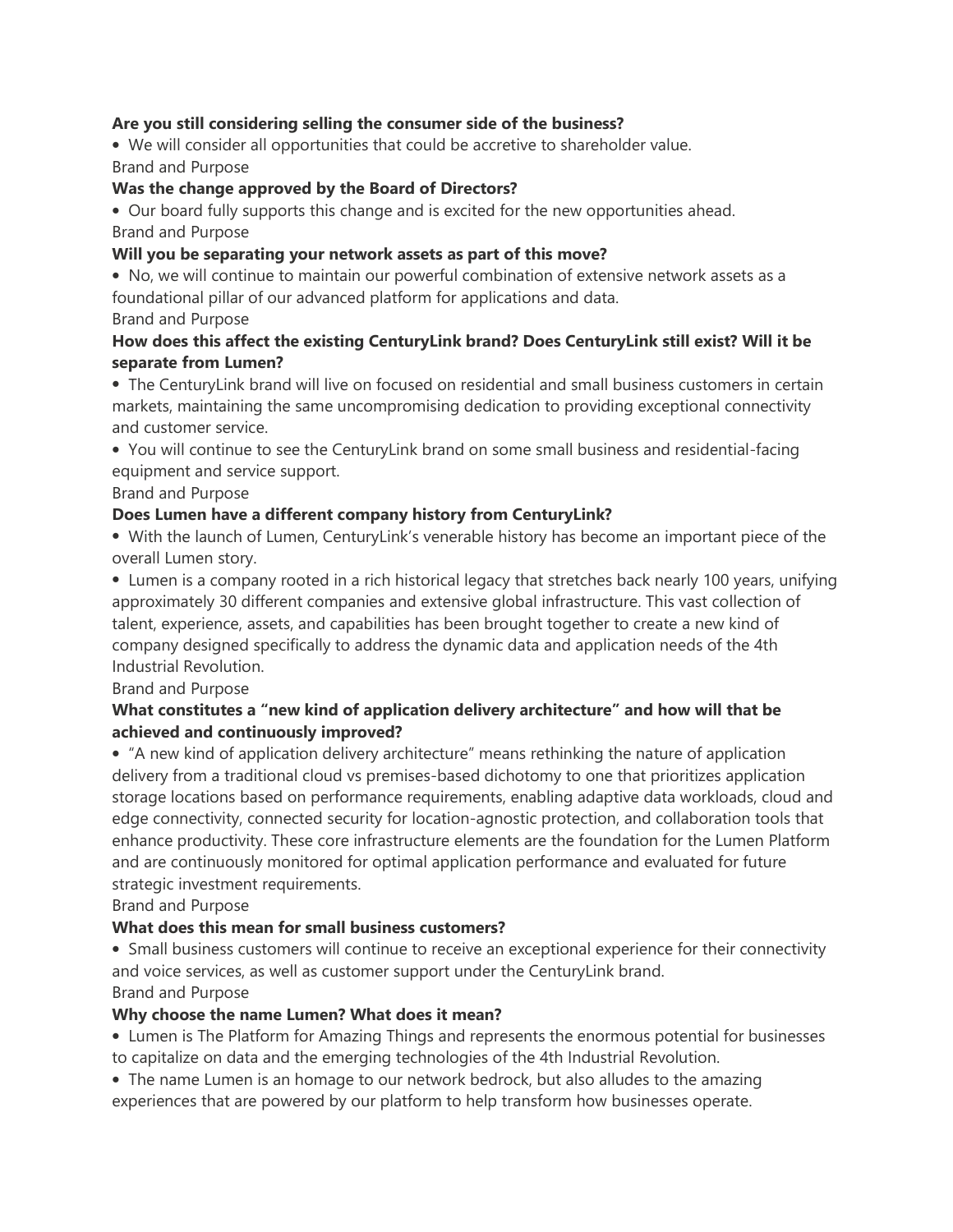#### Brand and Purpose

## **Is this brand change an attempt to get away from bad associations customers may have with CenturyLink?**

• This brand change is not a reactive disassociation, but a proactive, strategic realignment amidst a rapidly changing business landscape and the evolving needs of our customers as they navigate the 4th Industrial Revolution.

Brand and Purpose

#### **Why decide to change it now?**

• We are in a place where technology powered by huge amounts of data is completely changing how we live and work. We are in the 4th Industrial Revolution. Now was the time for us as a company to transition our enterprise brand to one that reflects this shift and more accurately highlights our focus to help further human progress through technology.

• It is the right time to introduce Lumen. Lumen brings amazing digital experiences and moves our enterprise customers into the 4th Industrial Revolution, which has dramatically changed the business landscape and what our enterprise customers demand from us. We are delivering the platform to support existing and emerging applications to take them into the future. Brand and Purpose

#### **Is this a move to distance yourself from litigation/class-action lawsuits?**

• No, this change is a proactive, strategic realignment amidst a rapidly changing business landscape and the evolving needs of our customers as they navigate the 4th Industrial Revolution. Brand and Purpose

#### **How does Lumen intend to differentiate itself? What is the platform? In what ways are the Lumen Platform and customer experience better than its competitors?**

• The Lumen Platform leverages a powerful combination of extensive assets – including an adaptive global network infrastructure, edge cloud and IT agility, connected security, and collaboration. Together, these capabilities form the pillars of the Lumen Platform and enable an exceptional experience for next-generation business applications and emerging technologies. Brand and Purpose

#### **Is Lumen just CenturyLink with a new brand?**

• Lumen reflects an inherently different purpose, dedicated to furthering human progress through technology.

• Our value proposition is to bring together our networking assets, edge cloud capabilities, security solutions, and collaboration tools to deliver the fastest, most secure platform for next-generation applications and data - enabling businesses to acquire, analyze and act on their data, adopt emerging technologies, and harness the power of the 4th Industrial Revolution. Brand and Purpose

# **What is new with your network and the Platform?**

• The Lumen Platform marks a deliberate strategy to bring together all of Lumen's assets, IP, financial investments and human capital to help solve the technological challenges faced by organizations today. As businesses continue to drive new digital experiences, platforms are going to a critical enabler of rapid, mass adoption of next-gen use cases that are the hallmark of the 4th Industrial Revolution. This is why we are building ours to be the fastest, most secure platform for next gen applications and data – supporting the high-bandwidth, low-latency needs of modern apps and the businesses that rely on them.

• The platform gives us a north star on how to 1) deliver virtualized services across network, security, and communication and collaboration; 2) offer a roadmap on how we must continue to invest in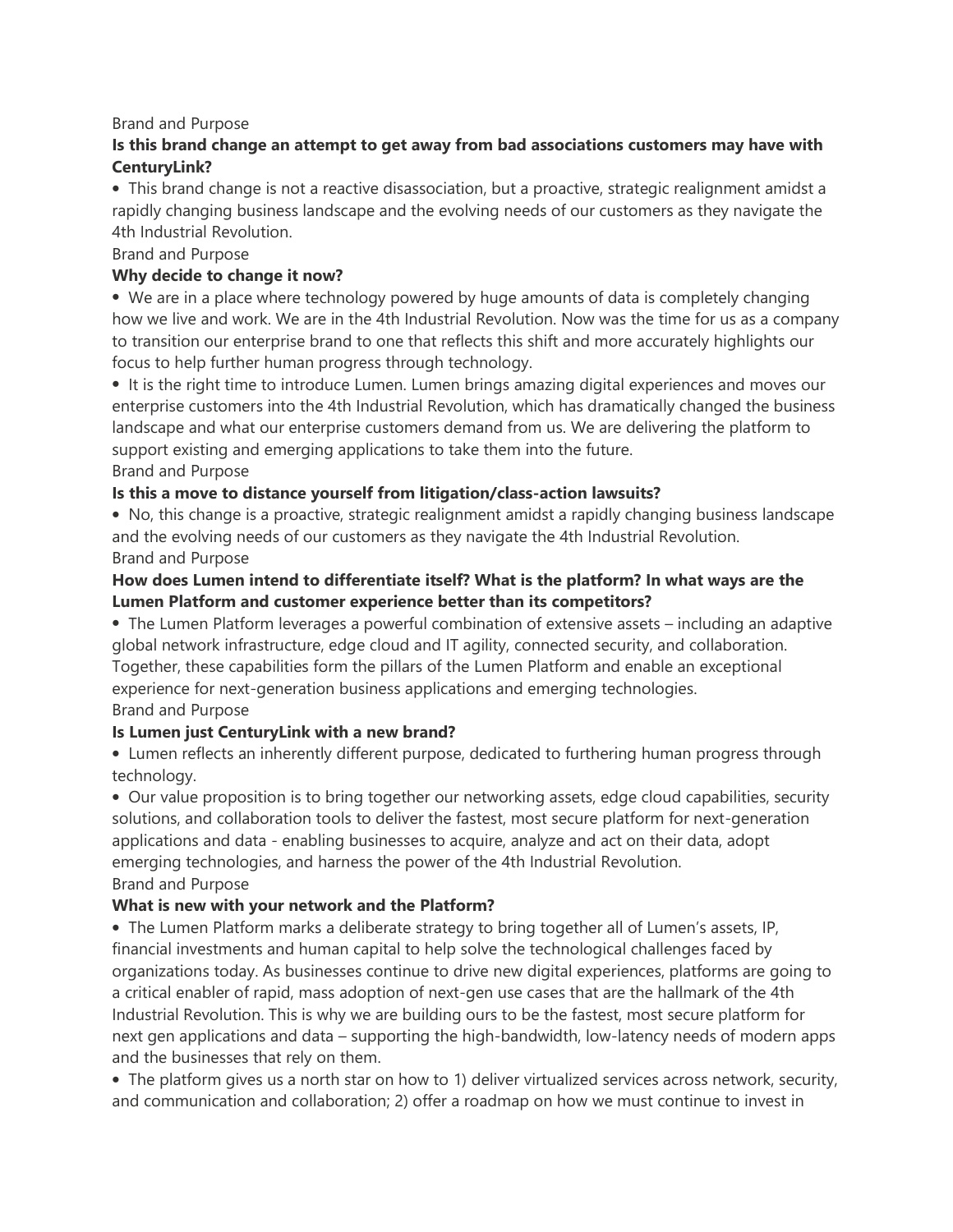edge compute services providing connectivity for customers from edge to cloud; and 3) leverage all these services through integrated orchestration between apps, VMs & containers, cloud, all the way down to the infrastructure layer. In short, the platform is how Lumen will strive to deliver value and amazing outcomes to our customers.

Brand and Purpose

## **As a CenturyLink Channel Partner, does this impact my current partner agreement?**

• No, partner agreement terms will not change. Agreements amended in the normal course of business may reflect new "doing business as" language (and Lumen branding) as applicable. We will be revising official partner policies and related materials to reflect the Lumen branding after the brand launch, while also providing partners appropriate use rights to the Lumen brand for use in accordance with their partner agreements.

• We remain committed to ensuring our Channel Partners are best positioned to achieve long-term, profitable growth and can deliver the best possible experience for their customers. Channel and Wholesale

# **Will our CenturyLink Channel Partners continue to be compensated in the same way?**

• Yes. Agreement terms for our Channel Partners will not change and they will continue to be compensated per the terms of their current Agreements. Channel Partners play a critical role in helping us deliver successful technology solutions for our mutual customers, and each partnership is valuable to our long-term growth.

Channel and Wholesale

#### **How does this change affect the Wholesale customer relationship?**

• There is no change in the way Wholesale customers will do business with Lumen. Channel and Wholesale

#### **Are there any new rules of engagement for our Channel Partners as a result of this change?**

• No, our Channel Partners will have access to the same comprehensive portfolio of solutions and high level of support. We have been committed to the indirect channel for more than 25 years and that will not change. As Lumen, we will continue to focus on delivering the best experience for our Partners and ensuring our Channel Partner Program remains one of the industry's premier Channel programs for the distant future.

Channel and Wholesale

#### **Can CenturyLink Channel Partners continue to sell the same products and services?**

• Yes, our Channel Partners will have access to the same comprehensive portfolio of technology solutions and high level of support from Lumen. That includes access to solutions Partners can leverage to grow, with a focus on edge computing, hybrid-cloud connectivity, adaptive networking and network-embedded security solutions to customers around the world. Channel and Wholesale

#### **What amazing things is Lumen enabling? Why are these good for customers?**

• The Lumen Platform is designed to address the dynamic data and application needs of the 4th Industrial Revolution, enabling next-generation applications and technologies that hold the potential to accelerate business growth and provide differentiated experiences.

**Customers** 

#### **Will my billing be changing? Will I still see my bill from CenturyLink?**

• As we move through our brand transition, if you are an enterprise customer, you will likely see a change in your billing to reflect the Lumen brand.

• If you are a consumer customer, you will see no change on your billing statements. **Customers**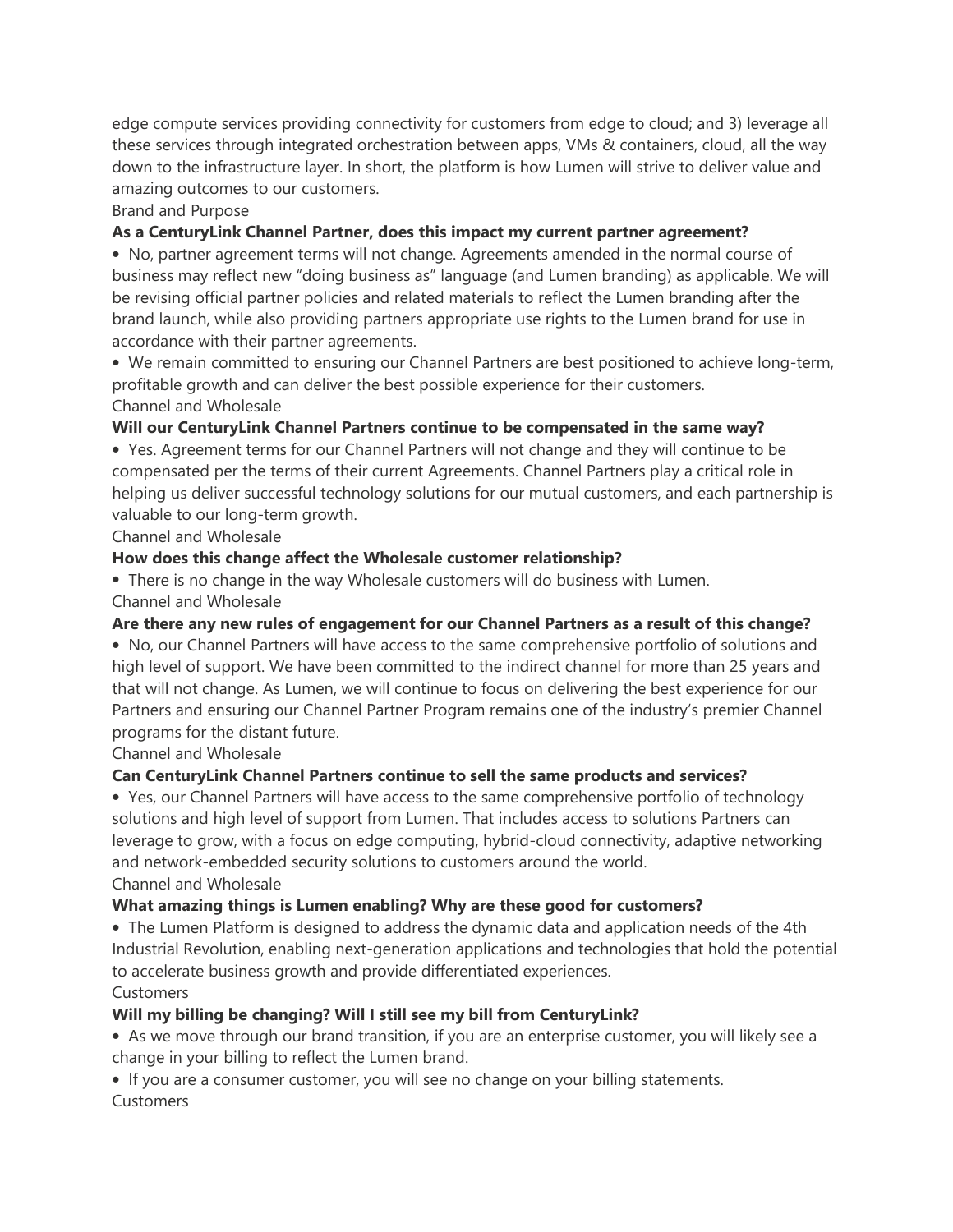#### **Do customers need to do anything?**

• No, we are managing any portal and service updates on their behalf and there is no need for existing customers to make updates to their services.

**Customers** 

#### **How will this impact my service? Is my current plan changing?**

#### **Will Lumen be offering new products and services or continue to focus on network, cloud and security services?**

• We are continually innovating to bring our customers the solutions they need to drive amazing outcomes. That will not change. Our platform is comprised of four pillars focused on adaptive networking, edge cloud and IT agility, security and collaboration.

**Customers** 

#### **Will Lumen serve different customers?**

• The Lumen Platform is available to support the data and application needs for all businesses, from small to global, as well as federal, state and local agencies.

Customers

#### **How does this change affect your existing partner relationships?**

- The 4th Industrial Revolution is redefining everyday experiences across every industry, and our partners are more critical now than ever before.
- As this transformational shift accelerates, we look forward to working with you to enable an exceptional customer experience for businesses everywhere.

**Customers** 

#### **Will all CenturyLink trucks and buildings be rebranded?**

• Any re-branding will take place after Day One.

Employees and Facilities

#### **I filled out an application for a mortgage and put CenturyLink as my employer. How will my employment verification be handled?**

- There will be no change to the employment verification process as wages are reported on the legal entity under which the employee is paid.
- Our employment verification will provide wages earned on all legal entities under the parent company.

Employees and Facilities

# **I have applied to a CenturyLink position; do I need to reapply for the same position with Lumen?**

• No. All employees are Lumen employees, regardless the brand an employee supports. Any previous applications will still be under consideration for open roles. Employees and Facilities

#### **Will we need to get our badges updated?**

• Yes. Employees will be getting an overlay to apply to their card access badges. Employees and Facilities

## **Will the two companies be completely separate (two different intranets, email addresses, quarterly meetings, etc.)?**

• While employees who support Mass Markets will keep @centurylink.com email addresses to avoid confusing our customers, all other day-to-day operations will be as Lumen. Employees and Facilities

#### **How do I respond if I get a call from Investors / Analysts / Bloggers / Media?**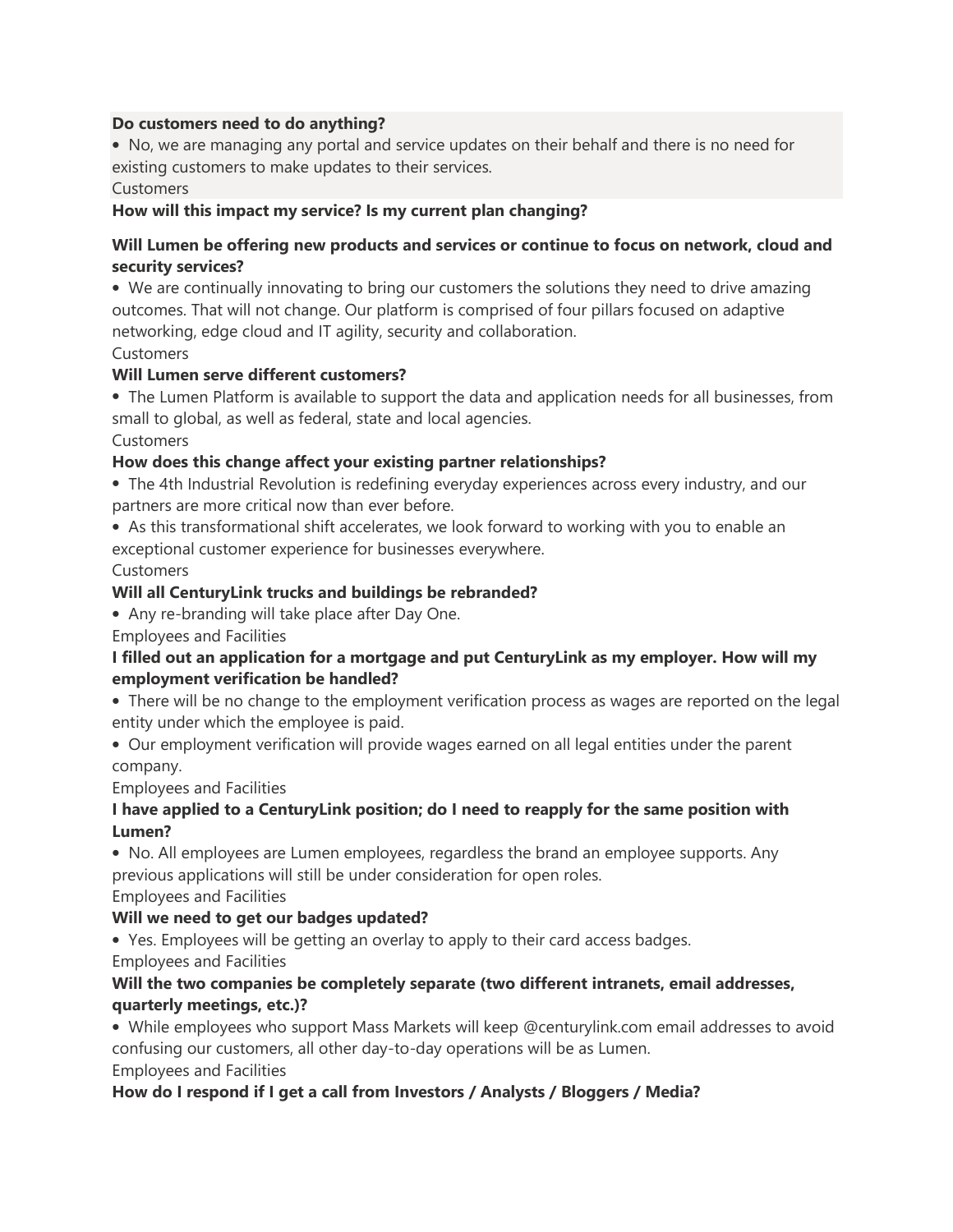• Unless otherwise permitted by law, any employee speaking to an outside group about the company should receive approval from Corporate Communications. Any presentations being used with outside groups should also be reviewed by Corporate Communications. If you receive an inquiry from a member of the media, please forward to

- $\bullet$  media@lumen.com
- For any investor questions, please forward to
- investor.relations@lumen.com . If you receive an inquiry from an analyst, please forward to
- analyst.relations@lumen.com . If more detail is needed on our global corporate communications policy, visit
- here.

Employees and Facilities

## **Do we expect layoffs?**

• Lumen, as all businesses, continually evaluates our cost structure and business practices and adjusts our workforce to meet the needs of the business and its customers. Employees and Facilities

# **How will the Lumen structure differ from the current CenturyLink structure?**

• The changes in the Day One structure of the company will be minimal. We are always evaluating our organizational structure as we grow and evolve, but we have no other structural changes planned at this time.

Employees and Facilities

# **Should I tell people I work at Lumen or CenturyLink? How do I answer the phone?**

• Those who support enterprise business customers work under the Lumen brand. Going forward, CenturyLink will be a separate brand focused on residential and small business customers. If you work in a corporate function or for the Enterprise business, you will answer the phone "Lumen." If you work in the Mass Markets organization, you will answer the phone "CenturyLink." To be clear, whether you are serving our Mass Markets customers while driving a CenturyLink truck or selling to Enterprise customers under the new brand, we are all Lumen.

Employees and Facilities

## **I have contractors on my team. Do I need to have a new contract written for them to continue to work?**

• No. Even though we have several brands we are one company and any previous contracts will continue to be honored.

Employees and Facilities

# **Are we going to be elevating compensation in alignment to the new elevated brand?**

• Our compensation philosophy has always been and will continue to be performance based and market competitive. We support a market-driven salary structure to remain competitive for talent. We also provide higher level rewards to distinguish high performance.

Employees and Facilities

# **Are my employee benefits, compensation and holidays changing?**

• The benefit plans and documents will eventually be renamed at some time in the future; however, benefits, compensation and holidays are not changing.

Employees and Facilities

#### **How will jobs be reallocated between Lumen and CenturyLink?**

• You may align to support different brands. If you are in the Mass Markets organization, you will be supporting the CenturyLink brand. All other employees will support the Lumen brand. Employees and Facilities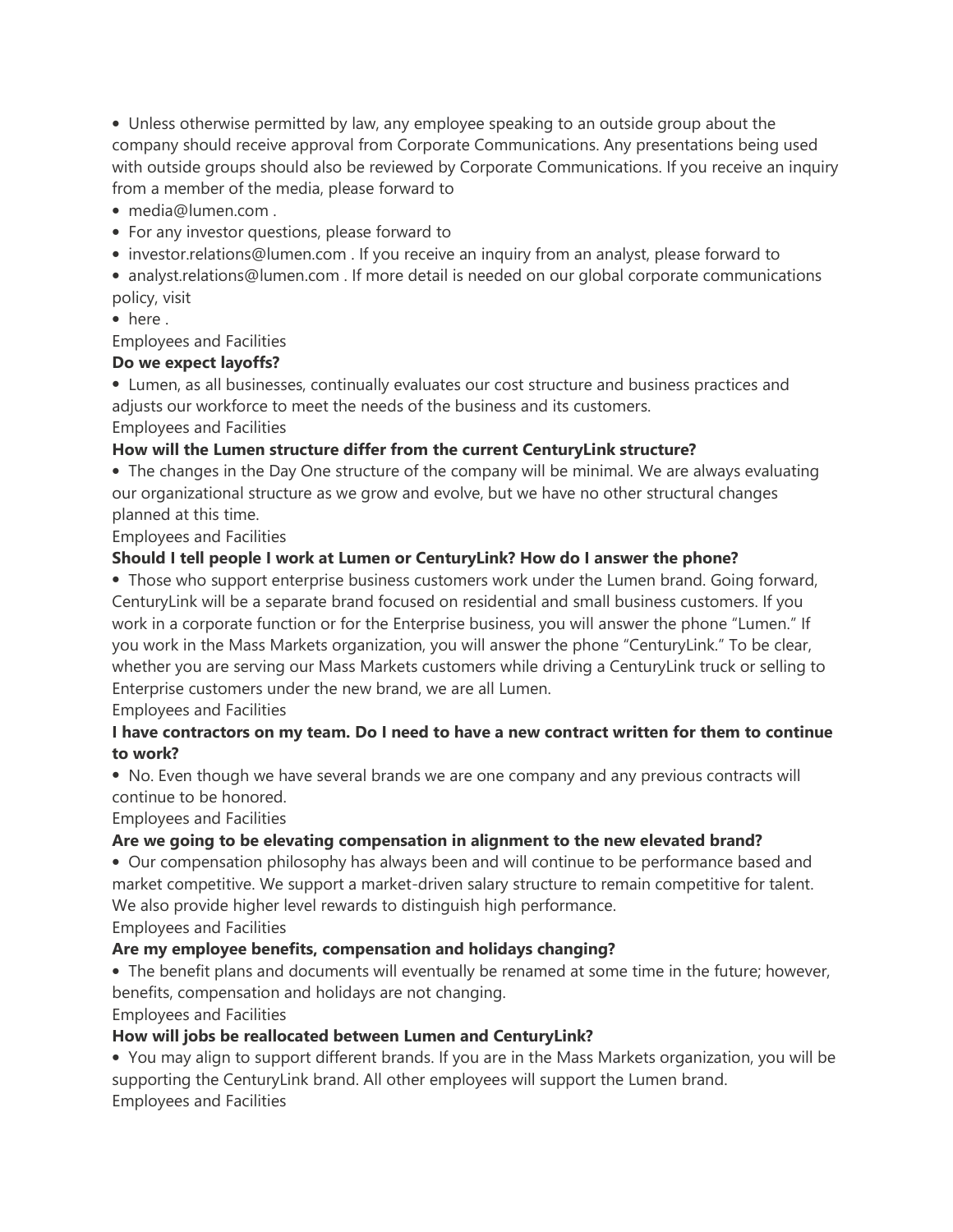## **With the uncertain financial impact of COVID-19 and some of the workforce reductions that we are doing, this seems like an odd time to invest in a rebranding exercise. What is the business rationale behind this timing?**

• Lumen isn't just a new brand and logo - we are reinventing ourselves and repositioning the company to deliver on a brand-new promise furthering human progress through technology. So many factors have come together at this moment in time to drive the monumental shift we see today the exponential growth in data; the increasing pace of emerging technologies; the necessity of software-enabled products and digital services; and the fundamental transformation of technology architectures to support these advances. We are ideally positioned to help resolve the biggest data and application challenges of our time -- this is why now is the right time to introduce Lumen. Employees and Facilities

# **What happens to our W2s/FICA reset through this change?**

• W-2's will reflect the name of the legal entity for which the employee's wages are reported. Unless the employee changes legal entities, there will be no FICA reset.

Employees and Facilities

# **What do I tell my Enterprise customers? How do I respond to their questions?**

• We have many tools and resources to help you share the exciting news with your customers. Go to the Sales InsideLink Page to access a Sales Toolkit with talking points, customer FAQs, a customer presentation, Lumen-branded templates and more.

Employees and Facilities

# **Where can I find our new logos, PPT templates and branded collateral?**

- These will be available on the Lumen Brand Center.
- Watch for upcoming news stories on InsideLink regarding the ordering of new branded merchandise.

Employees and Facilities

# **Will my Enterprise customer accounts or compensation change as a result of us becoming Lumen?**

• No, our rebranding will not affect your customer accounts or your compensation structure. Employees and Facilities

# **Will the union contracts be changed based on the brands they primarily support?**

• There may be limited ministerial changes to some of our collective bargaining agreements as appropriate to reflect changes to business entity names, but we anticipate no changes to terms and conditions of employment which would require negotiation or substantive changes to collective bargaining agreements.

Employees and Facilities

# **Will this impact the employee referral bonus plan or how referrals are submitted?**

• No changes are planned for the referral program at this time. However, due to system cutovers and website changes, if you had previously forwarded an opening to a referral, that link may be invalid. Please be sure to have the referral double check the information they have before applying. Employees and Facilities

# **Can Lumen employees apply for jobs at CenturyLink and vice versa?**

• Yes. All employees are Lumen employees, regardless the brand an employee supports. You can continue to view and apply for internal job postings via InsideLink or SuccessFactors. Employees and Facilities

# **What do I tell Mass Markets customers about our new name? How do I respond to their questions?**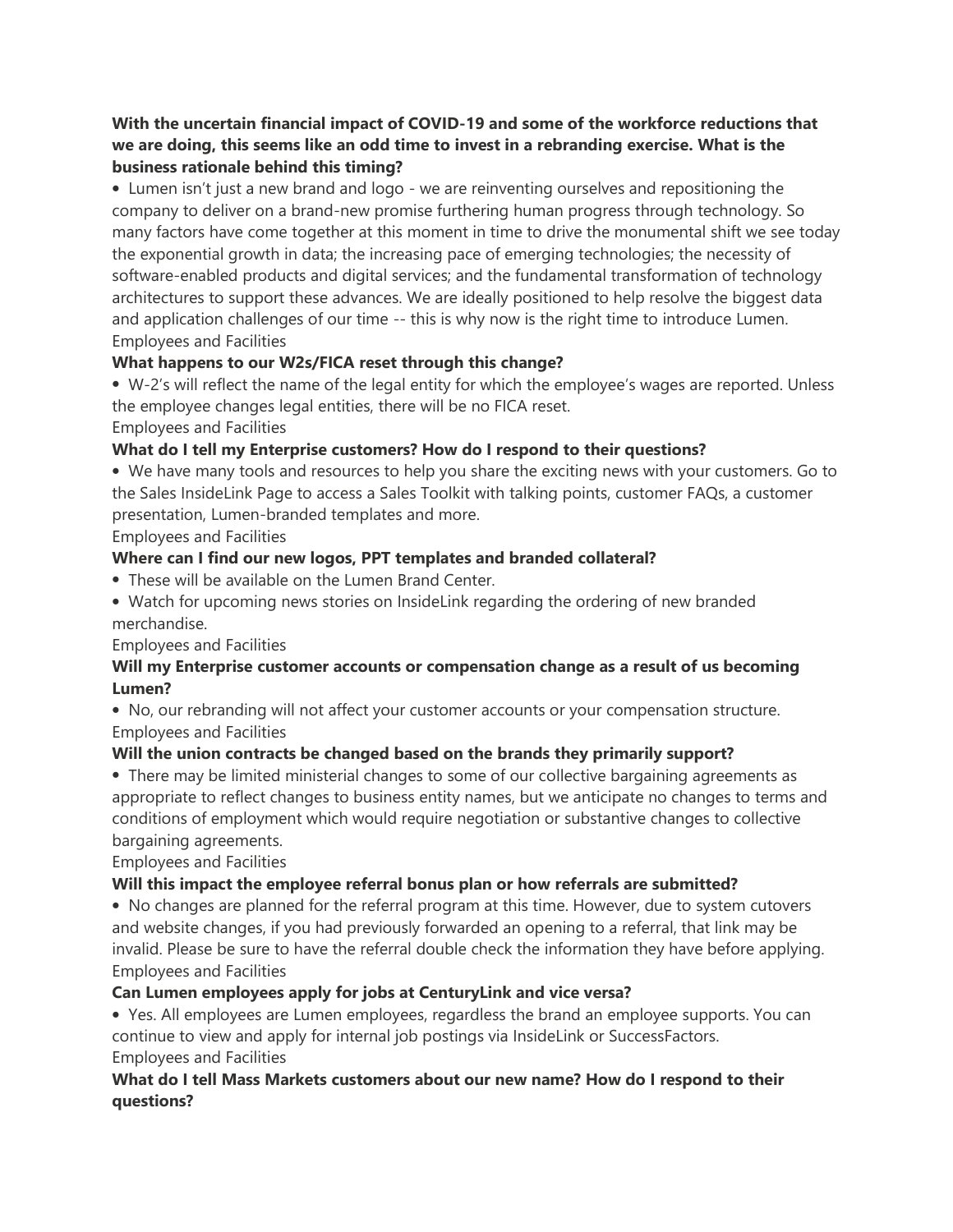• Our call center teammates will have talking points available to respond to Mass Markets customer questions. Please keep in mind we will continue to serve Mass Markets customers under the CenturyLink brand. Meanwhile, some Mass Markets Small Business customers may do business with us as Lumen or CenturyLink, depending on the services they buy. Refer to the Brand Center on InsideLink for tools and resources.

Employees and Facilities

#### **What does this change mean to my career path?**

• Employees will continue to have diverse career opportunities within Lumen. Lumen will continue to support a robust internal job posting process to facilitate transfers and offer promotion opportunities. Our Human Resources team will ensure our career development and training programs, in alignment with refreshed corporate strategy, continue to expand while providing employees support to explore their career interests.

Employees and Facilities

## **How will employees learn more about the progress of Lumen?**

• Updates on the progress of Lumen will be found in stories on InsideLink, via messages from the executive team and in meetings and communications from your leadership.

Employees and Facilities

#### **Is our recognition platform changing? If so, what happens to my Celebrate CenturyLink points?**

• At this time Celebrate CenturyLink is not changing.

Employees and Facilities

## **Are we separating buildings between the two brands? Will any CenturyLink buildings be vacated as a result of these changes?**

• No. There are no building exits planned directly as a result of these changes. Employees and Facilities

## **What happens to One Company One Culture? Are we reshaping our culture, and are the Unifying Principles changing or going away?**

• We are very committed to our culture concepts and Unifying Principles. We believe they are critical to our success, and as such, we will continue to invest in and promote them. Employees and Facilities

# **My position was offered to me with a CenturyLink offer letter, and I will be working for Lumen going forward. Should I expect a new offer letter with Lumen listed as my company?**

• The offer you received is still indicative of your role with the newly branded company, so no offer letters will be reissued.

Employees and Facilities

# **How will the brand change affect my taxes?**

• The brand change will not impact tax withholding in the US as the legal entity employees report to will remain unchanged unless the employee transfers to another legal entity.

Employees and Facilities

# **What is happening to my requisitions in process? What happens to the candidates in process?**

• All requisitions in process will be updated to reflect the new brand, unless you choose to close them. Due to system cutover activities, any requisitions that were in approval stages or sitting in the system vacant will be deleted and need to be recreated. All candidates will receive a notification email about the exciting change and will be encouraged to continue through the selection process. Talent Acquisition will lead the effort in communicating to the candidates, but we strongly encourage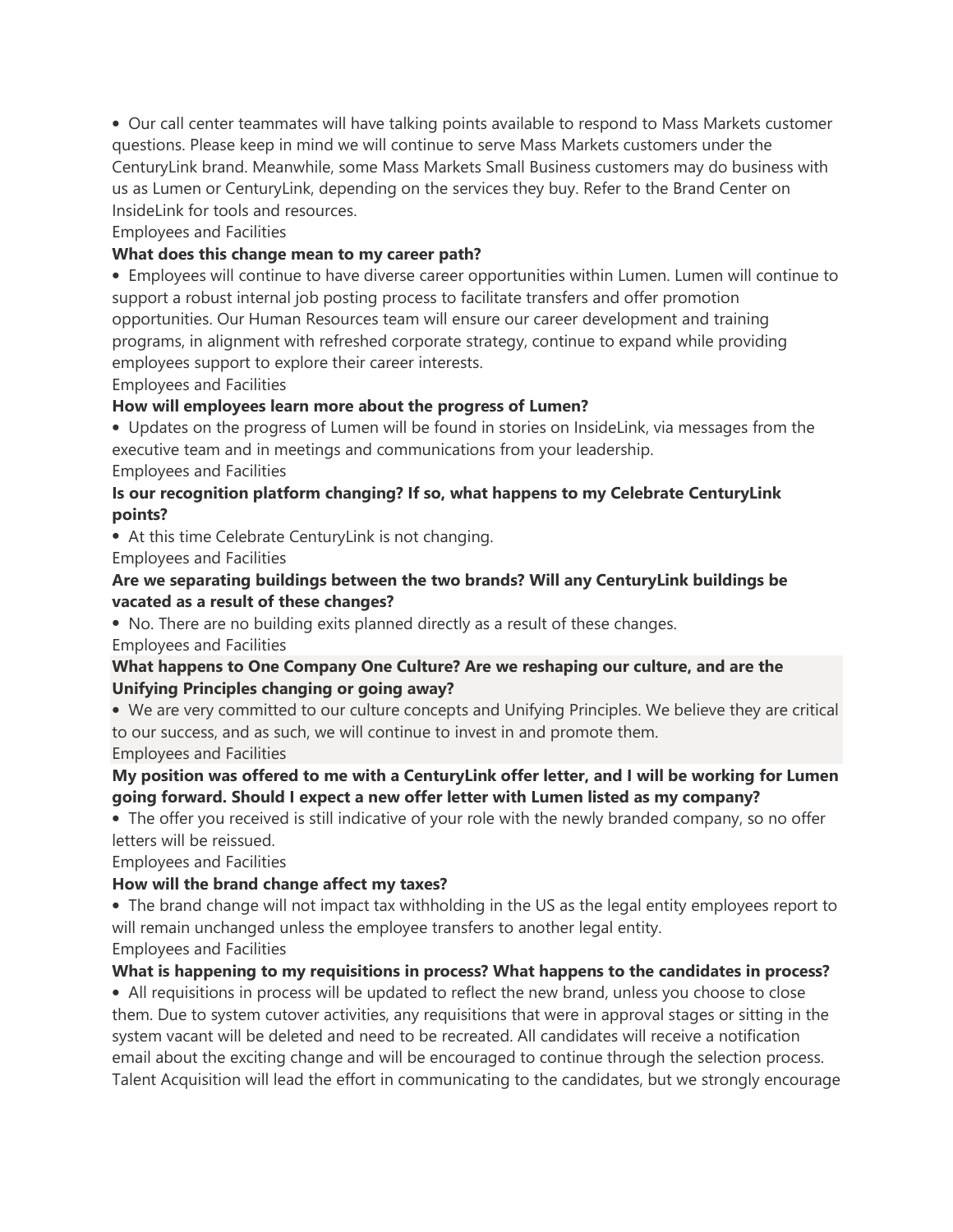you to reach out to those who are in the interview or offer process to reassure them nothing is changing about their candidacy.

Employees and Facilities

## **Will group or ID numbers change?**

 $\bullet$  No.

Employees and Facilities

# **Can I still use the CenturyLink-branded flu shot voucher?**

• Yes.

Employees and Facilities

# **Does this change make me eligible to withdraw funds from my 401(k)?**

 $\bullet$  No.

Employees and Facilities

# **Will this affect my concession on services?**

 $\bullet$  No.

Employees and Facilities

# **When will benefit plans be renamed?**

• Benefit plans will transition to the new company name through the end of the year. Employees and Facilities

# **Will I need to update my insurance information with my doctor?**

• Not in 2020. For 2021, new ID cards will be issued with the new company ID.

Employees and Facilities

# **Will this affect how I use my benefit plans or my benefit eligibility?**

• No, there are no changes in how employees use their benefits or to benefit eligibility. Employees and Facilities

# **Ok, so you have a new brand, but what is different?**

• The Lumen Platform is the foundation that enables our customers to capitalize on the emerging technologies of this 4th Industrial Revolution.

• It delivers fast, secure data and application services vital to our customers' business.

• It is anchored by our vast, global fiber network and provides the critical foundation for our cloud, security and communications and collaboration services.

• It weaves together multiple innovative technologies, allowing enterprises to deliver amazing experiences for their customers, including smart cities, retail and industrial robotics, real-time virtual collaboration and automated factories.

• Lumen is much more than a new brand. It is our mission to deliver the world's best customer experience for networking, cloud and security solutions that will power business applications. Financial

# **Will this change affect my email address?**

- Global Corporate & Regional Enterprise Sales Teams emails will change to
- firstname.lastname@Lumen.com

• We will begin this starting at 3 p.m. MT on 9/14, and all emails will be updated by Wednesday, 9/16, EOD

• You will need to update your email signature, per brand toolkit guidelines (here)

• EMEA employees please follow country-specific guidelines outlined in the brand toolkit for your signatures

IT

# **Will this change affect my login credentials?**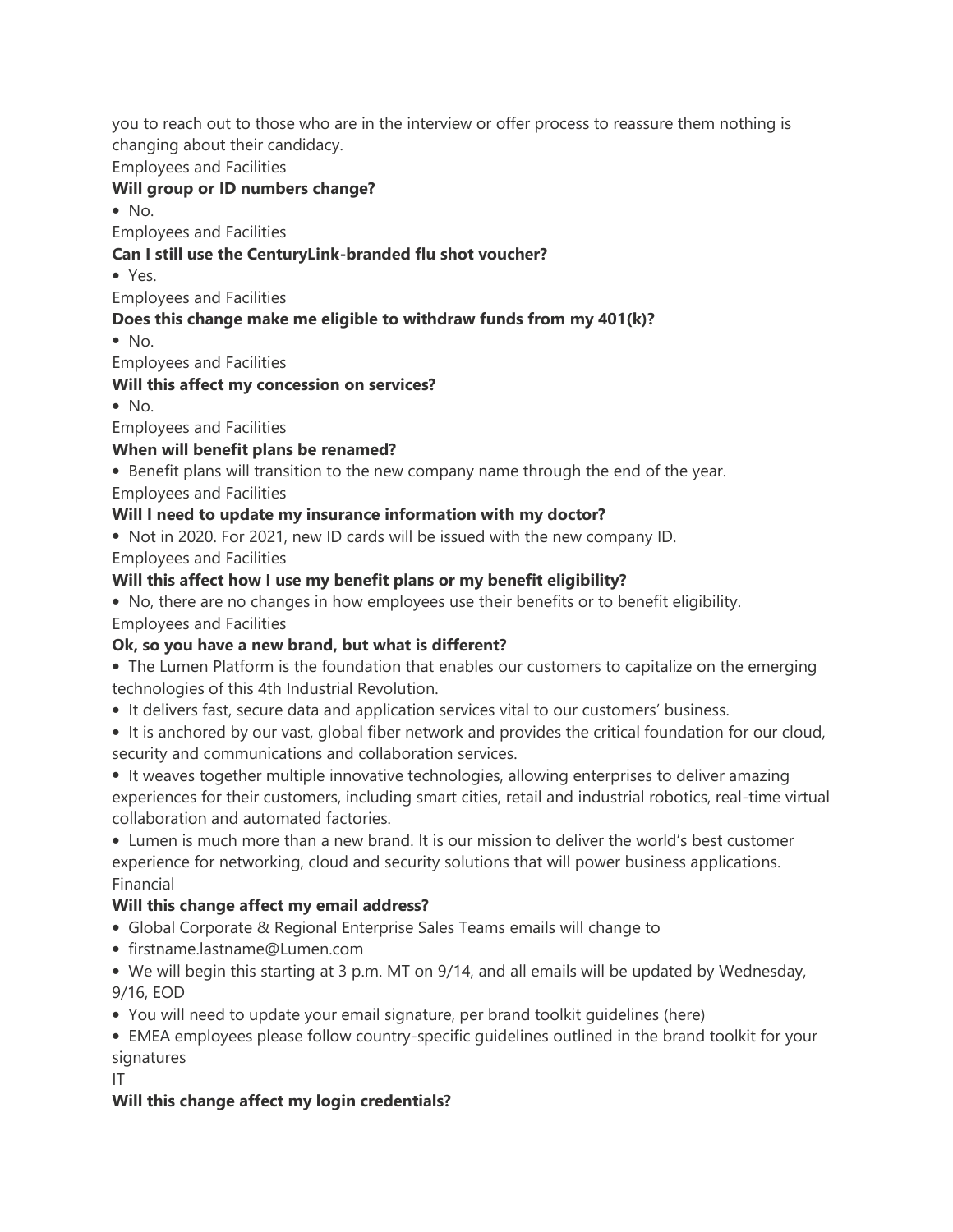- Your login credentials to internal systems stay BAU meaning, nothing changes Day 1
- As any updates are made, they will be communicated to individuals through InsideLink. Examples of login/systems CUID, SSO, SuccessFactors, Global Connect

IT

# **Will any internal system changes take place as part of this rebranding?**

• Over time, you will likely see system changes.

IT

# **Will this change affect my employee profile?**

- You will notice your employee profile will remain with the centurylink.com email (both in SuccessFactors and in the Organizational Directory).
- The name of the organization you work for will change
- Global Corporate & Regional Enterprise Sales = Lumen
- Consumer = CenturyLink
- IT

# **Will the CenturyLink sign at your building be replaced?**

- North America
- 1025 Eldorado Blvd Interlocken, Broomfield, CO
- 1 Solutions Parkway, Town and Country, MO
- 100 CenturyLink Dr (HQ + TCE), Monroe, LA
- 118 S 19th St, Omaha, NE
- 200 Technology, Pittsburgh, PA
- 700 W Mineral Ave, Littleton, CO
- 100 S Cincinnati Ave, Tulsa, OK
- 200 S 5TH St, Minneapolis, MN
- 120 Lenora St, Seattle, WA
- 555 Lake Border Dr, Apopka, FL
- 135 W Orion St, Tempe, AZ
- 70 W 4TH St, St Paul, MN
- 925 High St-9TH St Bldg, Des Moines, IA
- 3436 Aldebaran Ave, Las Vegas, NV
- 2900 Towerview Rd, Herndon, VA
- 1600 7th Ave, Seattle, WA
- 931 14th St, Denver, CO
- 225 Scientific Dr, Norcross, GA
- 3417 N Roan St, Johnson City, TN
- 5325 Zuni St., Denver, CO
- EMEA
- 260-266 Goswell Road, London GB
- Redwood 3, Chineham Business Park, Basingstoke, GB
- APAC
- 3 Irving Road, Singapore
- Salapuria Touchstone, Bangalore India
- Salapuria Hallmark, Bangalore India
- Green Blvd., Noida India
- LatAm
- Av Del Campo 1301, Charcarita, Buenos Aires, Argentina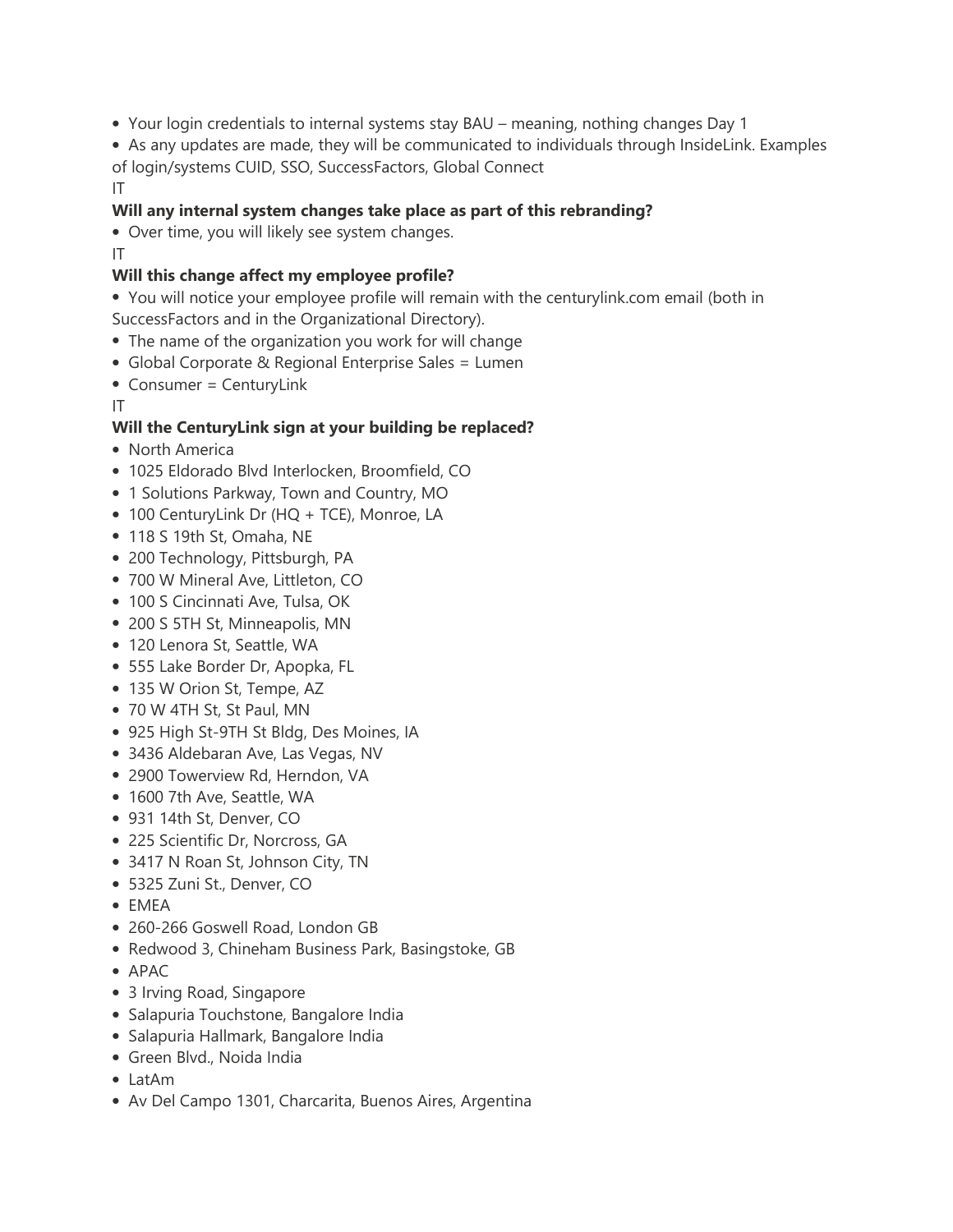- Av Eid Mansur, 666, Sao Paulo, Brazil
- Lago Zurich 96, Colonia Ampliacion Granada Del Miguel Hidalgo, Mexico City
- Av. Manueal Olguin 395, Lima, Peru

## Miscellaneous

## **What is the 4th Industrial Revolution? Why is it important to businesses today, and why do you think Lumen is the best way to enable it?**

• The 4th Industrial Revolution is the current era of accelerated technological change brought about by the ubiquity of smart, connected devices and focused on the use of applications and monetization of data for the purposes of business differentiation.

- However, current infrastructure and architectures are insufficient for next-gen apps and technologies, creating latency, cost and data sovereignty challenges.
- As one of the fastest, most secure platform for next-generation applications and data, Lumen stands poised to deliver an exceptional customer experience across industries and enable the 4th Industrial Revolution.

#### Miscellaneous

## **Will you continue to expand broadband services into more communities?**

• We are always evaluating areas to expand our network and bring broadband services to new customers.

#### Miscellaneous

## **Will CenturyLink Field be renamed? Will other sponsorships changeover to Lumen?**

- CenturyLink Field will remain CenturyLink Field.
- CenturyLink Sports Complex in Fort Myers, Fla. expired in December 2019, we did not renew
- CenturyLink Center in Bossier City, La. expires in October 2020, we did not renew
- CenturyLink Arena in Boise, Idaho expires in October 2020, we did not renew Miscellaneous

#### **You have had service impacts, what are you doing differently?**

• Unfortunately, outages are something every service provider has to deal with, but it doesn't make it any less frustrating for our customers. We understand how important our network services are and take our role operating one of the world's largest IP backbones very seriously. We identified the issue and worked diligently to isolate the root cause and resolve it as quickly as possible. We are continually learning from these situations so we can deliver on our mission to provide an exceptional customer experience for networking, edge cloud, security and communication and collaboration solutions that power businesses and their applications.

Miscellaneous

#### **What does this mean for your government customers?**

• Our federal, state, local government and education customers will continue to receive the same critical services and high level of support from Lumen. While the legal entity providing the services has not formally changed, we are shifting our company structure to better meet their needs. That includes consolidating our sales and support teams servicing these customers, as well as creating an entire new business unit dedicated to customer success. We want to make it easier to do business together and do inspiring things.

Public Sector

#### **How does this affect my contract?**

• We are in the early stages of our rebranding process. The majority of CenturyLink's federal contacts are held by Qwest Government Services Inc., d/b/a CenturyLink QGS ("QGSI"), whose name remains unchanged. QGSI expects to formally change its name to a Lumen in Q4 2020, at which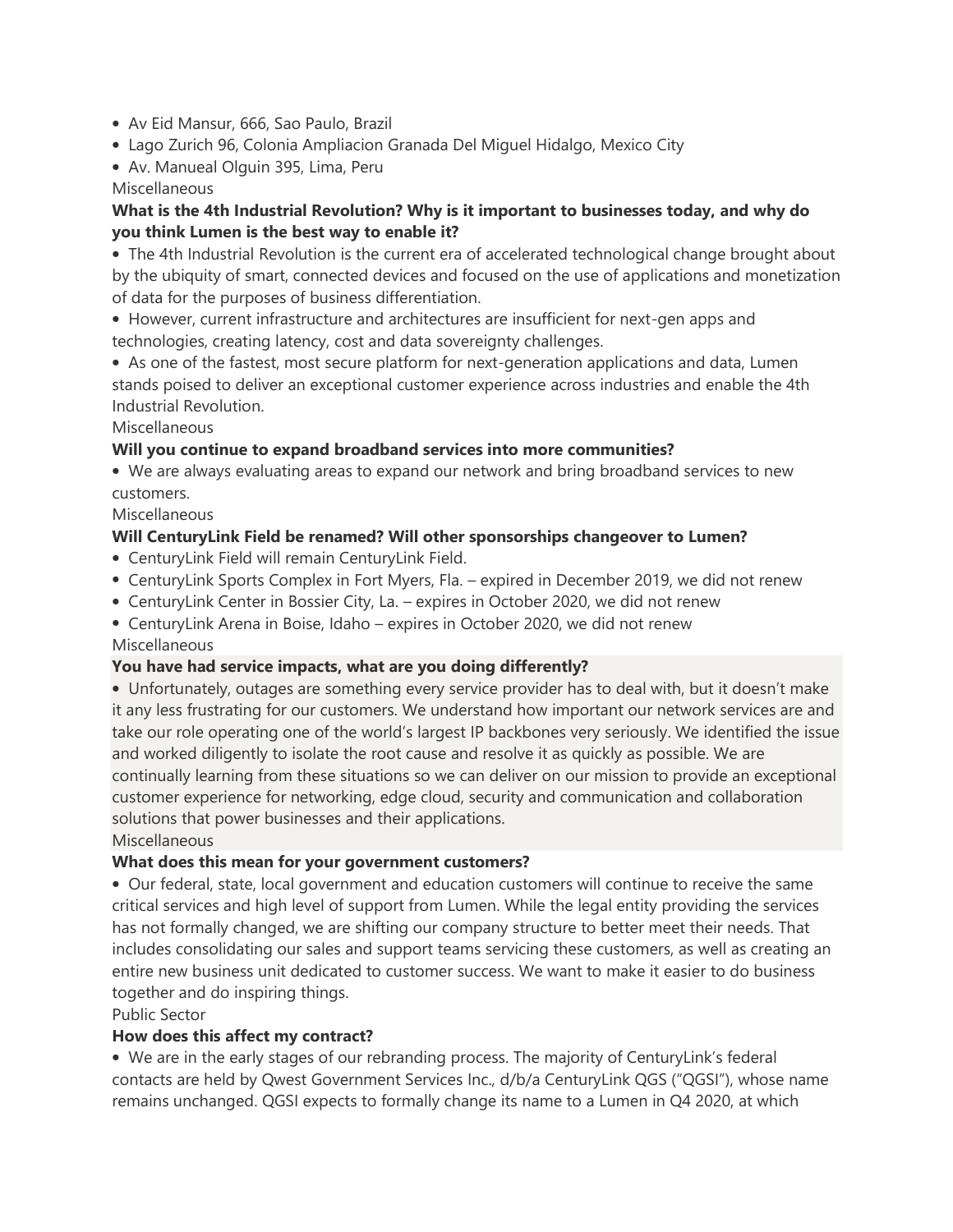point a name change modification will be appropriate. However, until the legal name change occurs, no contract modification is necessary. In the interim, you may see both the CenturyLink logo and the Lumen logo on quotes, proposals, order forms, email and other correspondence.

#### Public Sector

# **When will Qwest Government Services Inc., d/b/a CenturyLink QGS ("QGSI") change its name to Lumen?**

• We expect to change QGSI to the Lumen brand in Q4 2020.

Public Sector

# **What if my federal contract is held in the name of another CenturyLink entity such as Level 3 Communications, CenturyTel, Embarq, Savvis, Central Telephone Company or United Telephone Company?**

• Some of these names will change to the Lumen brand over time, at which point a name change modification will be appropriate. However, unless and until a legal name change occurs, no contract modification is necessary. For those that will change, you may see both the CenturyLink logo and the Lumen logo on quotes, proposals, order forms, email and other correspondence. If you have questions, please contact your assigned contract manager or legal support.

Public Sector

# **Will a novation of my federal contract be necessary?**

• No—only the name will change. Qwest Government Services Inc., d/b/a CenturyLink QGS ("QGSI") will be renamed as a Lumen-branded entity.

Public Sector

# **How does this affect my SLED contract?**

• Most of CenturyLink's SLED contracts are held by CenturyLink Communications, LLC. On September 15, 2020, CenturyLink Communications, LLC will begin the process of doing business as (d/b/a) CenturyLink Communications, LLC d/b/a [Lumen].

• Some SLED contracts are held by other CenturyLink entities such as Level 3 Communications, CenturyTel, Embarq, Savvis, Central Telephone Company or United Telephone Company. Some of these names will change to the [Lumen] brand over time while others will not. For those that will change, you may see both the CenturyLink logo and the Lumen logo on quotes, proposals, order forms, email and other correspondence. If you have questions, please contact your assigned contract manager or legal support.

Public Sector

# **Will Lumen be the name on your government contracts?**

• Only certain entities that provide services under government contracts will change, but such a change will not take place immediately.

Public Sector

# **Will my billing change? Will I still see my bill from CenturyLink?**

• As we move through our transition, certain CenturyLink Fiber internet customers will eventually become Quantum Fiber customers and will be notified, in advance, of any changes. Quantum Fiber

# **Do customers need to do anything?**

• Existing CenturyLink customers will be notified if any action is needed or when Quantum Fiber is available in their area.

Quantum Fiber

# **What is Quantum Fiber's purpose/vision/mission?**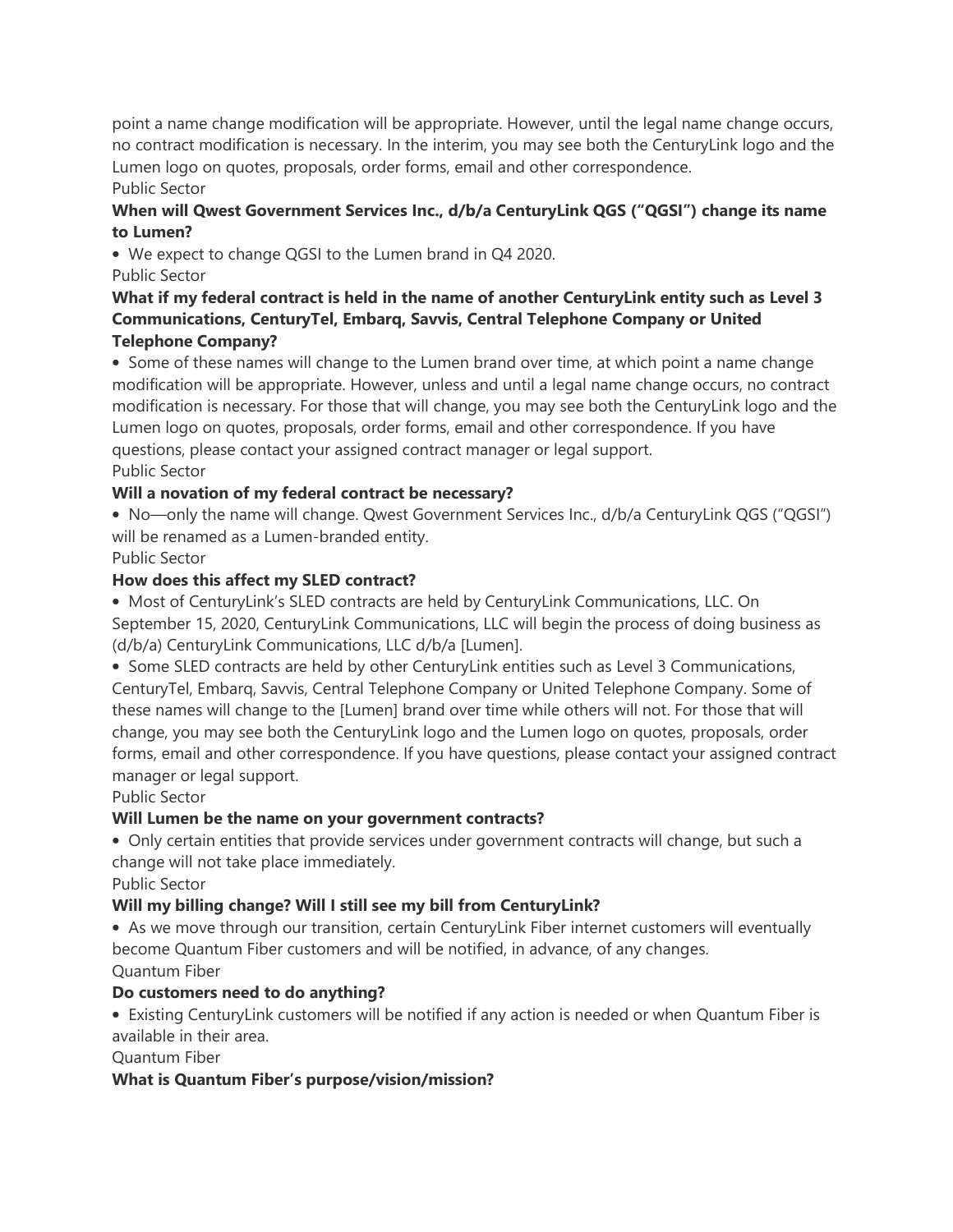• In an era where connection is everything, the internet has become our lifeline and portal to the world. Our customers are looking for meaningful technology upgrades that help streamline, optimize and improve their lives. Built to deliver an exceptional experience, Quantum Fiber empowers today's digital needs and improves people's lives with the exceptional internet experience they deserve. Quantum Fiber

# **Is Quantum Fiber just CenturyLink Fiber with a new name?**

• No. Quantum Fiber is an important new brand with a focus on exceptional fiber connectivity and a fully-enabled digital customer experience.

• Our value proposition brings together our micro-targeted local presence and our expansive global network assets to deliver superior fiber connectivity, enabling residential and small business customers to adopt next-generation technologies to meet today's needs as well as future demands. Quantum Fiber

# **Will CenturyLink be going away with the introduction of Quantum Fiber?**

• No, CenturyLink will continue as a known and trusted brand for many of our residential and small business customers where we do not have fiber-enabled services.

Quantum Fiber

# **How will this affect my service? Is my current plan changing?**

• Existing service agreements will remain as they are.

Quantum Fiber

## **Is Quantum Fiber available now?**

• Quantum Fiber will be coming soon to markets where we offer superior fiber-based internet services. Specific, market-level roll out plans are still in development. Eligible customers will be notified when services become available in their area.

Quantum Fiber

# **Why did you choose the name Quantum Fiber? What does it mean?**

• Quantum Fiber is a leap forward. It represents our focus on the future providing customers with the exceptional internet experience they deserve... in an amazing way.

Quantum Fiber

# **What does this mean for small business customers?**

• Quantum Fiber will be available to small business customers where fiber-based services are available.

Quantum Fiber

# **How does Quantum Fiber operate with Lumen?**

• Quantum Fiber serves residential and small business customers, and Lumen focuses on enterprise, government and global businesses.

Quantum Fiber

# **Why did you decide to change the CenturyLink Fiber name to Quantum Fiber?**

• We understand the importance of our fiber network in providing connectivity that makes our customers' personal and professional lives easier. That's why we're introducing the Quantum Fiber brand to our fiber-enabled residential and small business footprint.

• As we continue to invest and expand our fiber footprint to more fully meet our customers' needs, now and into the future, our advanced fiber solution provides an end-to-end digital and differentiated customer experience. Therefore, we are introducing a new brand that represents an exceptional fiber experience for residents and small businesses. Quantum Fiber

# **Can you only get fiber connectivity from Quantum Fiber, or are there other services available?**